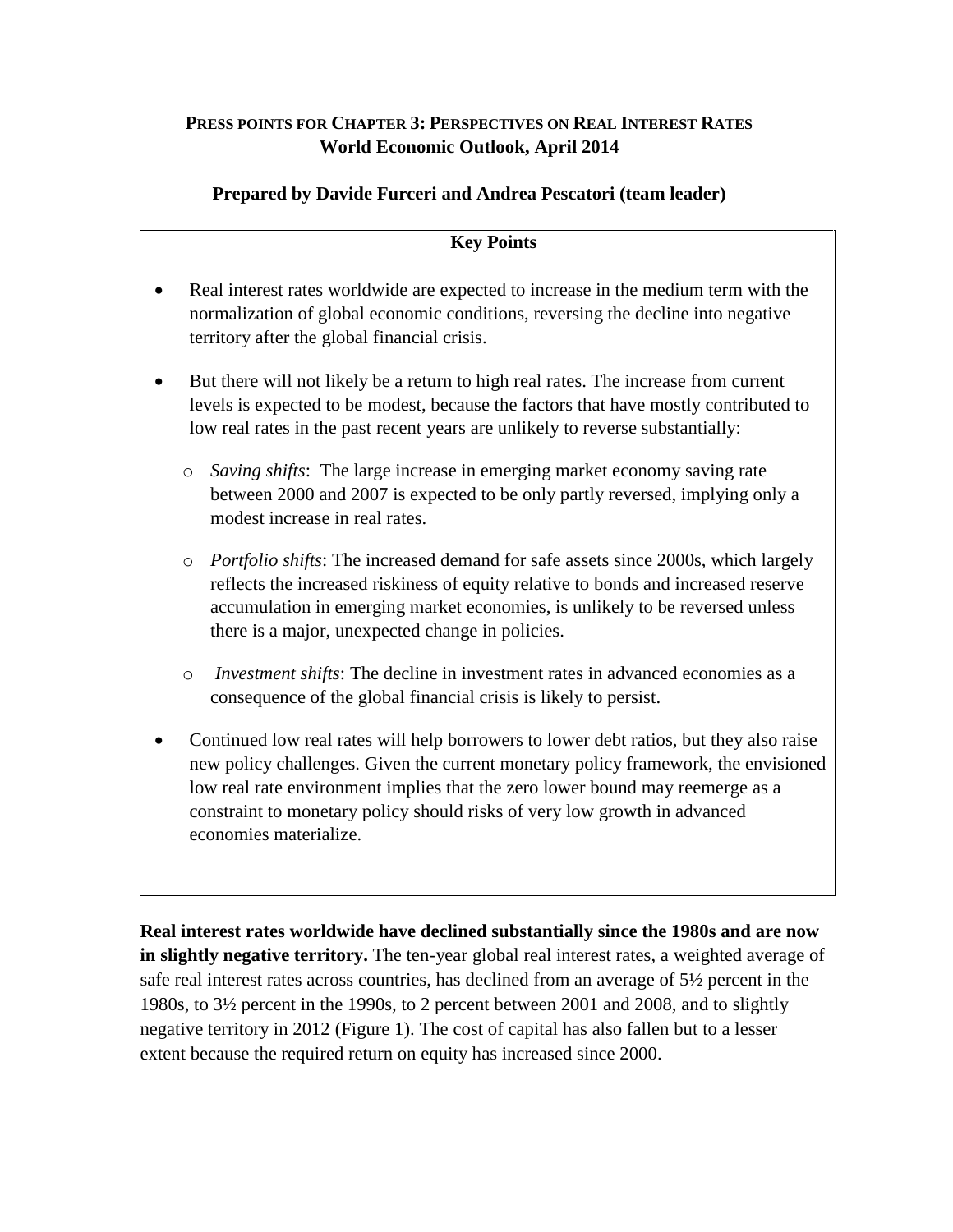**Over the medium term, real interest rates and the cost of capital are likely to rise only**  *modestly* **from current levels.** Part of the reason is cyclical: the extremely low real rates of recent years reflect large negative output gaps in advanced economies. The analysis in this chapter, however, suggests that real rates and the cost of capital are likely to remain relatively low even when output gaps are eventually closed.

**There are no compelling reasons to expect that long-term real interest rates will quickly return to the average level of 2 percent observed during the mid-2000s.** The main reason is that the factors that have mostly contributed to the decline in real rates in the past recent years are unlikely to reverse substantially over the medium term (the conclusions here apply to the risk-free rate):

- **Saving shifts:** The steady increase in income growth in emerging market economies during 2000–07 led to substantially higher saving rates in these economies, especially China (Figure 2). Over the medium term, growth in emerging market economies will be lower than during the precrisis years, and this is expected to result in somewhat lower saving rates. Based on the evidence from previous saving shifts, the magnitude of the effect on real rates is likely to be modest.
- **Portfolio shifts:** More than half the reduction in real rates in the first decade of the 2000s can be attributed to an increase in the relative demand for bonds. This shift reflected an increase in the riskiness of equity and higher demand for safe assets on the part of emerging market economies because of increased official foreign reserves accumulation (Figure 2). This shift is unlikely to be reversed unless there is a major unexpected change in policies: while stronger financial regulation will further increase demand for safe assets, a reduction in both emerging market economy saving and the pace of official reserve accumulation would work the opposite way, although the net effect is likely to be small.
- **Investment shifts:** Scars from the global financial crisis have resulted in a sharp and persistent decline in investment in the advanced economies, which has contributed significantly to the recent decline in interest rates. The effect on saving has been more muted. The findings of the chapter suggest that the investment-to-GDP ratios in many advanced economies are unlikely shift back to precrisis levels during the next five years (Figure 3).

## **Prospects for continued low real interest rates raise new policy challenges.**

 **Low real rates help borrowers to lower debt ratios. For one thing, achieving fiscal sustainability would be less difficult**. The results presented in the chapter show that if real rates were to remain around 1.5 percent — which is about 1 percentage point lower than the October 2013 WEO projection—the average